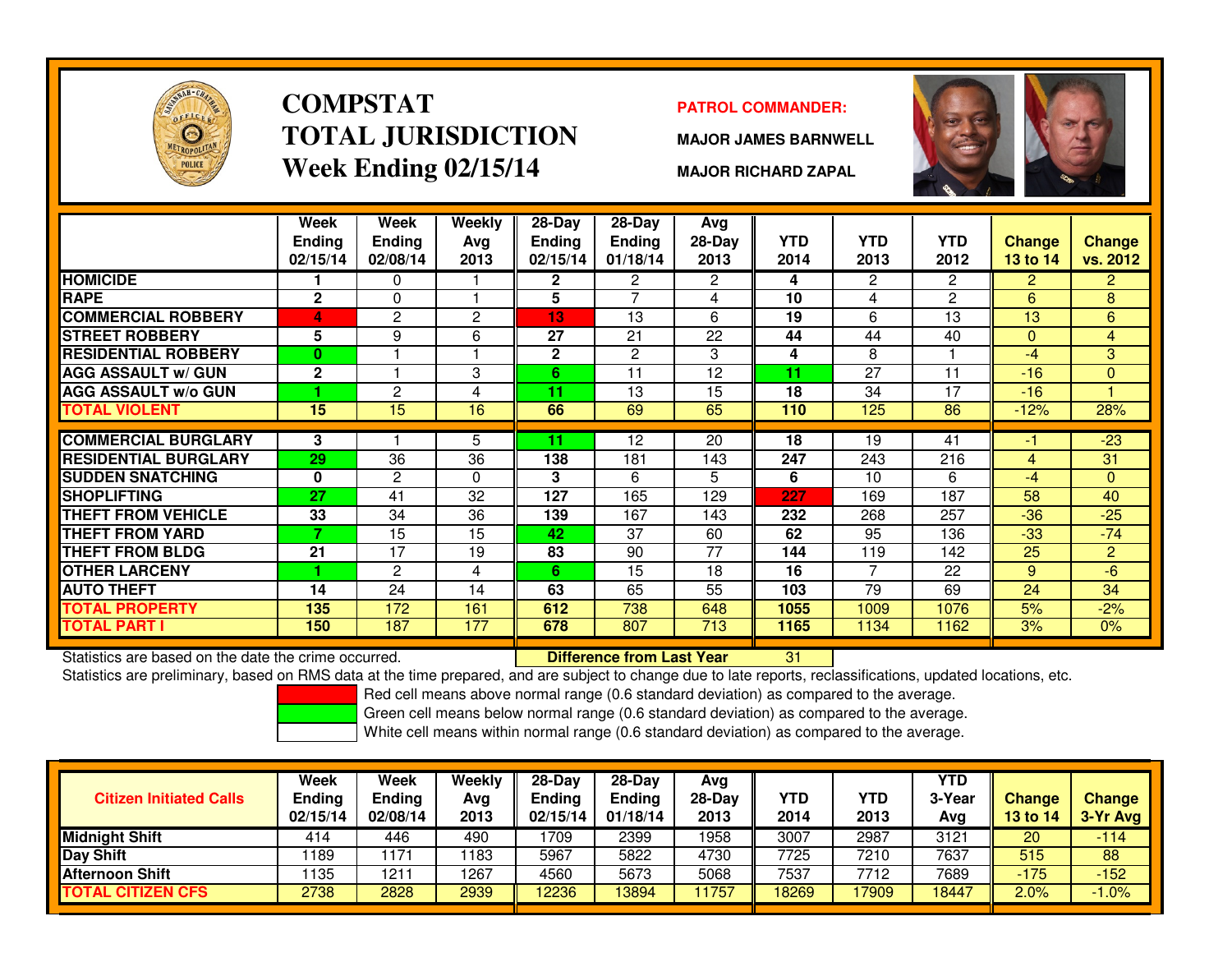

# **COMPSTATWEST CHATHAM PRECINCTWeek Ending 02/15/14**

### **PRECINCT COMMANDER:**

**CAPT. PHILIP REILLEY**



|                             | Week<br><b>Ending</b><br>02/15/14 | Week<br><b>Ending</b><br>02/08/14 | Weekly<br>Ava<br>2013 | $28-Day$<br><b>Ending</b><br>02/15/14 | $28$ -Day<br><b>Ending</b><br>01/18/14 | Avg<br>28-Day<br>2013 | <b>YTD</b><br>2014 | <b>YTD</b><br>2013 | <b>YTD</b><br>2012 | <b>Change</b><br><b>13 to 14</b> | Change<br>vs. 2012 |
|-----------------------------|-----------------------------------|-----------------------------------|-----------------------|---------------------------------------|----------------------------------------|-----------------------|--------------------|--------------------|--------------------|----------------------------------|--------------------|
| <b>HOMICIDE</b>             | 0                                 | 0                                 | 0                     | 0                                     |                                        | $\Omega$              | 0                  | $\Omega$           | 0                  | $\mathbf{0}$                     | 0                  |
| <b>RAPE</b>                 |                                   | $\Omega$                          | 0                     | $\mathbf{2}$                          | $\mathbf{2}$                           |                       | 3                  | $\mathbf{0}$       | $\Omega$           | 3                                | 3                  |
| <b>COMMERCIAL ROBBERY</b>   | $\mathbf{0}$                      |                                   | 0                     | $\mathbf{2}$                          | 3                                      |                       | 3                  |                    | 2                  | 2                                |                    |
| <b>STREET ROBBERY</b>       | 0                                 |                                   | 0                     | 3                                     | 0                                      | $\overline{2}$        | 3                  | 10                 | 6                  | $-7$                             | $-3$               |
| <b>RESIDENTIAL ROBBERY</b>  | $\bf{0}$                          |                                   | 0                     |                                       |                                        |                       | $\mathbf{2}$       |                    | $\Omega$           |                                  | $\overline{2}$     |
| <b>AGG ASSAULT w/ GUN</b>   | $\bf{0}$                          | 0                                 | 0                     | 0                                     | $\Omega$                               |                       | 0                  | 3                  |                    | $-3$                             | $-1$               |
| <b>AGG ASSAULT w/o GUN</b>  | $\bf{0}$                          | 0                                 |                       |                                       | $\Omega$                               | 3                     |                    |                    | 3                  | $\Omega$                         | $-2$               |
| <b>TOTAL VIOLENT</b>        |                                   | 3                                 | $\overline{c}$        | 9                                     | 7                                      | 8                     | 12                 | 16                 | $\overline{12}$    | $-25%$                           | 0%                 |
|                             |                                   |                                   |                       |                                       |                                        |                       |                    |                    |                    |                                  |                    |
| <b>COMMERCIAL BURGLARY</b>  | $\mathbf{2}$                      | 0                                 |                       | $\mathbf{2}$                          |                                        | $\overline{2}$        | $\mathbf{2}$       | 4                  |                    | $-2$                             |                    |
| <b>RESIDENTIAL BURGLARY</b> | 5                                 | 8                                 | 6                     | $\overline{23}$                       | $\overline{33}$                        | 25                    | 41                 | $\overline{47}$    | 36                 | $-6$                             | 5                  |
| <b>SUDDEN SNATCHING</b>     | $\mathbf 0$                       | 0                                 | 0                     | 0                                     | $\Omega$                               | $\Omega$              | $\bf{0}$           | $\Omega$           | $\Omega$           | $\Omega$                         | $\overline{0}$     |
| <b>SHOPLIFTING</b>          | $\mathbf{2}$                      | 8                                 | 3                     | 15                                    | 22                                     | 12                    | 30                 | 21                 | 19                 | 9                                | 11                 |
| <b>THEFT FROM VEHICLE</b>   | 9                                 | $\mathbf{2}$                      | 5                     | 26                                    | 29                                     | 21                    | 42                 | 38                 | 34                 | 4                                | 8                  |
| <b>THEFT FROM YARD</b>      | $\mathbf{2}$                      | 5                                 | 2                     | 13                                    | 8                                      | 8                     | 19                 | 14                 | 17                 | 5                                | $\overline{c}$     |
| <b>THEFT FROM BLDG</b>      | 6                                 | $\mathbf{2}$                      | 3                     | 16                                    | 13                                     | 11                    | 24                 | 18                 | 20                 | 6                                | $\overline{4}$     |
| <b>OTHER LARCENY</b>        | $\mathbf 0$                       | 0                                 |                       | $\bf{0}$                              | 5                                      | $\overline{2}$        | 3                  | $\mathbf{0}$       | 5                  | 3                                | $-2$               |
| <b>AUTO THEFT</b>           | 4                                 | 6                                 | 2                     | 14                                    | 8                                      | 9                     | 19                 | 10                 | 9                  | 9                                | 10 <sup>10</sup>   |
| <b>TOTAL PROPERTY</b>       | 30                                | 31                                | 23                    | 109                                   | 119                                    | 91                    | 180                | 152                | 141                | 18%                              | 28%                |
| <b>TOTAL PART I</b>         | 31                                | 34                                | 25                    | 118                                   | 126                                    | 99                    | 192                | 168                | 153                | 14%                              | 25%                |

Statistics are based on the date the crime occurred. **Difference from Last Year** 

Statistics are based on the date the crime occurred.<br>Statistics are preliminary, based on RMS data at the time prepared, and are subject to change due to late reports, reclassifications, updated locations, etc.

Red cell means above normal range (0.6 standard deviation) as compared to the average.

Green cell means below normal range (0.6 standard deviation) as compared to the average.

| <b>Citizen Initiated Calls</b> | Week<br><b>Ending</b><br>02/15/14 | <b>Week</b><br><b>Ending</b><br>02/08/14 | Weekly<br>Avg<br>2013 | 28-Day<br>Ending<br>02/15/14 | $28-Dav$<br><b>Ending</b><br>01/18/14 | Avg<br>28-Day<br>2013 | YTD<br>2014 | YTD<br>2013 | <b>YTD</b><br>3-Year<br>Avg | <b>Change</b><br>13 to 14 | <b>Change</b><br>3-Yr Avg |
|--------------------------------|-----------------------------------|------------------------------------------|-----------------------|------------------------------|---------------------------------------|-----------------------|-------------|-------------|-----------------------------|---------------------------|---------------------------|
| Midnight Shift                 |                                   | 98                                       | 97                    | 351                          | 514                                   | 389                   | 607         | 566         | 599                         | 41                        |                           |
| Day Shift                      | 237                               | 239                                      | 242                   | 2216                         | 186                                   | 967                   | 1565        | 1439        | 1503                        | 126                       | 62                        |
| <b>Afternoon Shift</b>         | 221                               | 248                                      | 259                   | 903                          | 910                                   | 1036                  | 1538        | 1623        | 1580                        | -85                       | $-42$                     |
| <b>TOTAL CITIZEN CFS</b>       | 535                               | 535                                      | 598                   | 3470                         | 2610                                  | 2392                  | 3710        | 3628        | 3683                        | 2.3%                      | 0.7%                      |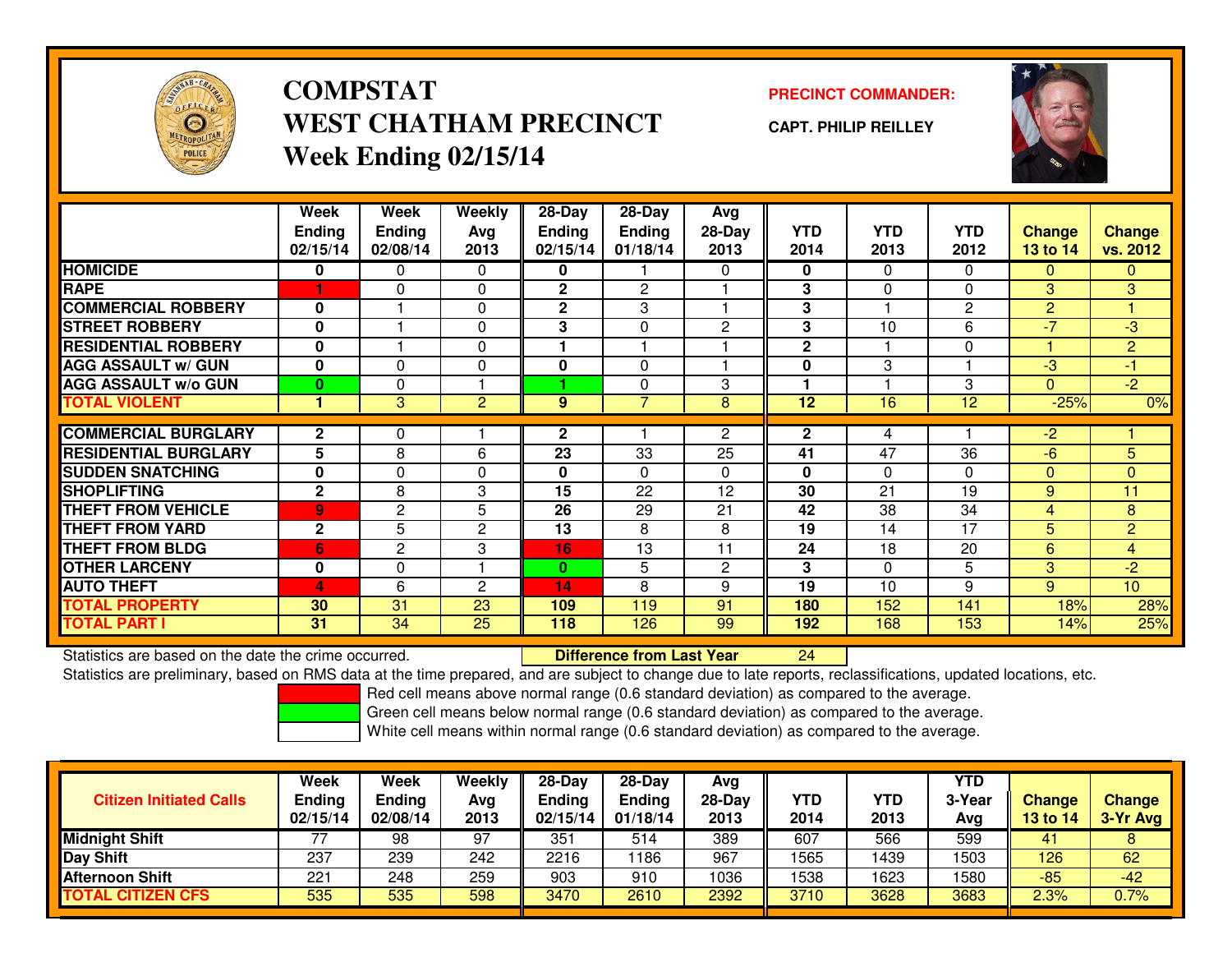

# **COMPSTATDOWNTOWN PRECINCTWeek Ending 02/15/14**

#### **PRECINCT COMMANDER:**

**CAPT. Ben Herron**



|                             | Week<br><b>Ending</b><br>02/15/14 | Week<br><b>Ending</b><br>02/08/14 | Weekly<br>Avg<br>2013 | $28-Day$<br><b>Ending</b><br>02/15/14 | $28$ -Day<br><b>Ending</b><br>01/18/14 | Avg<br>$28-Day$<br>2013 | <b>YTD</b><br>2014 | <b>YTD</b><br>2013 | <b>YTD</b><br>2012 | <b>Change</b><br><b>13 to 14</b> | <b>Change</b><br>vs. 2012 |
|-----------------------------|-----------------------------------|-----------------------------------|-----------------------|---------------------------------------|----------------------------------------|-------------------------|--------------------|--------------------|--------------------|----------------------------------|---------------------------|
| <b>HOMICIDE</b>             | 0                                 | 0                                 | $\Omega$              | 0                                     | 0                                      |                         | 0                  | $\mathbf{0}$       | $\Omega$           | $\mathbf{0}$                     | $\mathbf{0}$              |
| <b>RAPE</b>                 | 0                                 | $\Omega$                          | $\Omega$              | 0                                     |                                        |                         | $\mathbf{2}$       |                    | $\Omega$           |                                  | $\overline{2}$            |
| <b>COMMERCIAL ROBBERY</b>   |                                   | $\Omega$                          | $\Omega$              |                                       | 2                                      |                         | 3                  | $\Omega$           |                    | 3                                | $\overline{2}$            |
| <b>STREET ROBBERY</b>       |                                   |                                   | 2                     | 4                                     | 6                                      | 8                       | 7                  | 14                 | 15                 | $\overline{7}$                   | $-8$                      |
| <b>RESIDENTIAL ROBBERY</b>  | $\bf{0}$                          | 0                                 | $\Omega$              | 0                                     | $\Omega$                               |                         | $\bf{0}$           | 2                  | $\Omega$           | $-2$                             | $\Omega$                  |
| <b>AGG ASSAULT w/ GUN</b>   | $\mathbf{0}$                      | 0                                 |                       | $\bf{0}$                              | 3                                      | 3                       |                    | 5                  |                    | $-4$                             | $\mathbf{0}$              |
| <b>AGG ASSAULT w/o GUN</b>  | $\mathbf{0}$                      | 0                                 |                       | 3                                     | 5                                      | 4                       | 6                  | 10                 | $\overline{ }$     | $-4$                             | $-1$                      |
| <b>TOTAL VIOLENT</b>        | 2 <sup>1</sup>                    |                                   | 4                     | 8                                     | 17                                     | 18                      | 19                 | 32                 | 24                 | $-41%$                           | $-21%$                    |
|                             |                                   |                                   |                       |                                       |                                        |                         |                    |                    |                    |                                  |                           |
| <b>COMMERCIAL BURGLARY</b>  |                                   | 0                                 |                       | 3                                     |                                        | 3                       | 4                  |                    |                    | 3                                | $-3$                      |
| <b>RESIDENTIAL BURGLARY</b> | 5                                 | 4                                 | 3                     | 15                                    | 10                                     | 13                      | 19                 | 20                 | 28                 | $-1$                             | -9                        |
| <b>SUDDEN SNATCHING</b>     | 0                                 | $\mathbf{2}$                      | $\Omega$              | 3                                     | 2                                      | $\mathbf{2}$            | 4                  | 6                  | 0                  | -2                               | $\overline{4}$            |
| <b>SHOPLIFTING</b>          |                                   | 13                                | 4                     | 25                                    | 19                                     | 17                      | 37                 | 21                 | 20                 | 16                               | $\overline{17}$           |
| <b>THEFT FROM VEHICLE</b>   | $\overline{2}$                    | 11                                | 7                     | 23                                    | 21                                     | 29                      | 33                 | 36                 | 72                 | $-3$                             | $-39$                     |
| <b>THEFT FROM YARD</b>      | 4                                 |                                   | 4                     | 10                                    | 5                                      | 18                      | 11                 | 29                 | 19                 | $-18$                            | $-8$                      |
| <b>THEFT FROM BLDG</b>      | 5                                 | $\mathbf{2}$                      | 4                     | 21                                    | 18                                     | 15                      | 34                 | 27                 | 33                 | $\overline{7}$                   |                           |
| <b>OTHER LARCENY</b>        |                                   | 0                                 |                       |                                       | 0                                      | 4                       |                    |                    | 4                  | $\Omega$                         | $-3$                      |
| <b>AUTO THEFT</b>           | 3                                 | 3                                 | 2                     | 12                                    | $\overline{7}$                         | 9                       | 15                 | 16                 | 16                 | -1                               | $-1$                      |
| TOTAL PROPERTY              | 22                                | 36                                | 27                    | 113                                   | 83                                     | 110                     | 158                | 157                | 199                | 1%                               | $-21%$                    |
| TOTAL PART I                | 24                                | $\overline{37}$                   | 31                    | 121                                   | 100                                    | 128                     | 177                | 189                | 223                | $-6%$                            | $-21%$                    |

Statistics are based on the date the crime occurred. **Difference from Last Year** 

Statistics are based on the date the crime occurred.<br>Statistics are preliminary, based on RMS data at the time prepared, and are subject to change due to late reports, reclassifications, updated locations, etc.

Red cell means above normal range (0.6 standard deviation) as compared to the average.

Green cell means below normal range (0.6 standard deviation) as compared to the average.

| <b>Citizen Initiated Calls</b> | Week<br><b>Ending</b><br>02/15/14 | <b>Week</b><br><b>Ending</b><br>02/08/14 | Weekly<br>Avg<br>2013 | 28-Day<br>Ending<br>02/15/14 | $28-Dav$<br><b>Ending</b><br>01/18/14 | Avg<br>28-Day<br>2013 | YTD<br>2014 | YTD<br>2013 | <b>YTD</b><br>3-Year<br>Ava | <b>Change</b><br>13 to 14 | <b>Change</b><br>3-Yr Avg |
|--------------------------------|-----------------------------------|------------------------------------------|-----------------------|------------------------------|---------------------------------------|-----------------------|-------------|-------------|-----------------------------|---------------------------|---------------------------|
| <b>Midnight Shift</b>          | 93                                | 87                                       | 107                   | 381                          | 47 <sup>1</sup>                       | 428                   | 643         | 664         | 692                         | $-21$                     | $-49$                     |
| <b>Day Shift</b>               | $21^{\circ}$                      | 197                                      | 208                   | 812                          | 931                                   | 832                   | 1289        | 1264        | 1317                        | 25                        | $-28$                     |
| <b>Afternoon Shift</b>         | 203                               | 217                                      | 226                   | 828                          | 910                                   | 905                   | 1284        | 1298        | 1287                        | -14                       | -3                        |
| <b>TOTAL CITIZEN CFS</b>       | 507                               | 501                                      | 541                   | 2021                         | 2312                                  | 2165                  | 3216        | 3226        | 3296                        | $-0.3%$                   | $-2.4%$                   |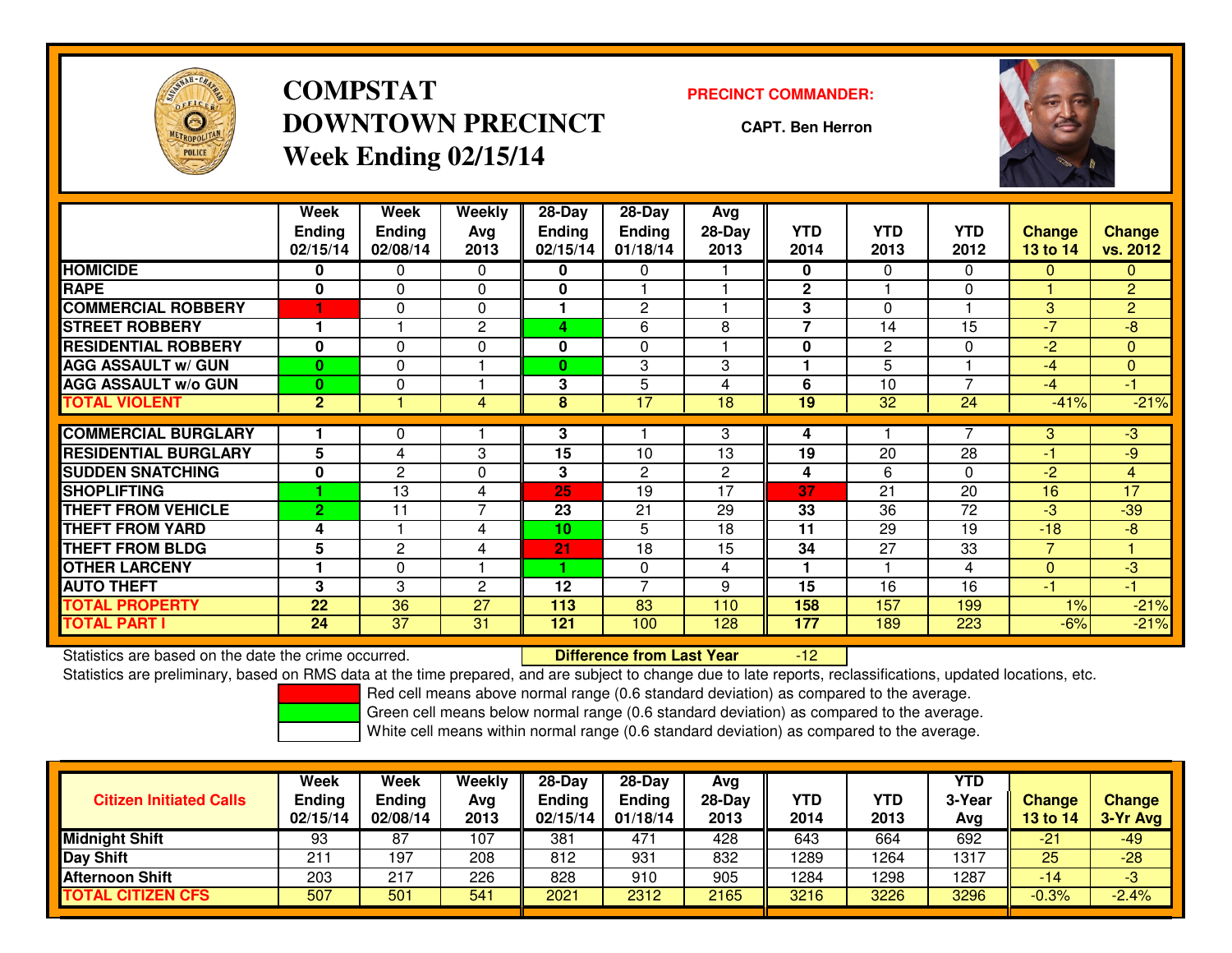

# **COMPSTATCENTRAL PRECINCT** CAPT. DEVONN ADAMS **Week Ending 02/15/14**

### **PRECINCT COMMANDER:**



|                             | Week<br><b>Ending</b><br>02/15/14 | Week<br><b>Ending</b><br>02/08/14 | Weekly<br>Ava<br>2013 | $28-Day$<br><b>Ending</b><br>02/15/14 | $28-Day$<br><b>Ending</b><br>01/18/14 | Avg<br>28-Day<br>2013 | <b>YTD</b><br>2014 | <b>YTD</b><br>2013       | YTD<br>2012    | Change<br>13 to 14 | <b>Change</b><br>vs. 2012 |
|-----------------------------|-----------------------------------|-----------------------------------|-----------------------|---------------------------------------|---------------------------------------|-----------------------|--------------------|--------------------------|----------------|--------------------|---------------------------|
| <b>HOMICIDE</b>             | $\bf{0}$                          | 0                                 | $\Omega$              |                                       | 0                                     |                       | 3                  | $\Omega$                 | $\overline{2}$ | 3                  |                           |
| <b>RAPE</b>                 |                                   | $\Omega$                          | $\Omega$              | 3                                     | $\mathbf{0}$                          | $\Omega$              | 3                  |                          | $\Omega$       | 2                  | 3                         |
| <b>COMMERCIAL ROBBERY</b>   | 1                                 | $\Omega$                          | 0                     | 4                                     | 2                                     |                       | 5                  | 2                        | 3              | 3                  | $\overline{2}$            |
| <b>STREET ROBBERY</b>       | $\mathbf{2}$                      | 5                                 |                       | 10                                    | 9                                     | 5                     | 17                 | 9                        | 11             | 8                  | 6                         |
| <b>RESIDENTIAL ROBBERY</b>  | $\bf{0}$                          | $\Omega$                          | 0                     | $\mathbf{0}$                          | $\Omega$                              |                       | $\mathbf{0}$       |                          | $\Omega$       | $-1$               | $\overline{0}$            |
| <b>AGG ASSAULT w/ GUN</b>   | $\overline{2}$                    |                                   |                       | 5                                     | 5                                     | 4                     | 8                  | $\overline{\phantom{0}}$ | 5              |                    | 3                         |
| <b>AGG ASSAULT w/o GUN</b>  | $\bf{0}$                          | $\Omega$                          |                       | 4.                                    | 3                                     | 4                     | 3                  | 11                       | 5              | -8                 | $-2$                      |
| <b>TOTAL VIOLENT</b>        | 6                                 | 6                                 | 4                     | 24                                    | 19                                    | 17                    | 39                 | 31                       | 26             | 26%                | 50%                       |
| <b>COMMERCIAL BURGLARY</b>  | 0                                 | 0                                 | 2                     |                                       | 5                                     |                       | $\mathbf{2}$       | 3                        | 8              | -1                 | $-6$                      |
| <b>RESIDENTIAL BURGLARY</b> | 6                                 | 11                                | 9                     | 46                                    | 60                                    | 37                    | 85                 | 58                       | 50             | 27                 | 35                        |
| <b>SUDDEN SNATCHING</b>     | 0                                 |                                   | $\Omega$              |                                       |                                       |                       |                    | 3                        |                | $-3$               | $-3$                      |
|                             |                                   | $\Omega$                          |                       | $\bf{0}$                              |                                       |                       | 0                  |                          | 3              |                    |                           |
| <b>SHOPLIFTING</b>          | 3                                 |                                   | 2                     | 6                                     | 9                                     | 8                     | 10                 | 14                       | 5              | $-4$               | 5.                        |
| <b>THEFT FROM VEHICLE</b>   | 9                                 | 4                                 | 9                     | 27                                    | 33                                    | 36                    | 46                 | 51                       | 66             | -5                 | $-20$                     |
| <b>THEFT FROM YARD</b>      | $\bf{0}$                          |                                   | 4                     | 6                                     | 11                                    | 16                    | 14                 | 22                       | 35             | $-8$               | $-21$                     |
| <b>THEFT FROM BLDG</b>      | 4                                 | 5                                 | 4                     | 15                                    | 16                                    | 17                    | 23                 | 25                       | 31             | $-2$               | $-8$                      |
| <b>OTHER LARCENY</b>        | 0                                 | $\Omega$                          |                       | $\bf{0}$                              | 3                                     | 4                     | 1                  | $\Omega$                 | $\mathbf{2}$   |                    | -1                        |
| <b>AUTO THEFT</b>           | 4                                 | 8                                 | 4                     | 23                                    | 29                                    | 17                    | 44                 | 21                       | 18             | 23                 | 26                        |
| <b>TOTAL PROPERTY</b>       | 26                                | 30                                | 35                    | 124                                   | 167                                   | 142                   | 225                | 197                      | 218            | 14%                | 3%                        |
| <b>TOTAL PART I</b>         | 32                                | $\overline{36}$                   | 39                    | 148                                   | 186                                   | 159                   | 264                | 228                      | 244            | 16%                | 8%                        |

Statistics are based on the date the crime occurred. **Difference from Last Year** 

Statistics are preliminary, based on RMS data at the time prepared, and are subject to change due to late reports, reclassifications, updated locations, etc.

Red cell means above normal range (0.6 standard deviation) as compared to the average.

Green cell means below normal range (0.6 standard deviation) as compared to the average.

<sup>36</sup>

| <b>Citizen Initiated Calls</b> | Week<br>Ending<br>02/15/14 | Week<br>Ending<br>02/08/14 | <b>Weekly</b><br>Avg<br>2013 | $28-Day$<br><b>Ending</b><br>02/15/14 | $28 - Day$<br><b>Ending</b><br>01/18/14 | Avg<br>28-Day<br>2013 | YTD<br>2014 | YTD<br>2013 | <b>YTD</b><br>3-Year<br>Avg | Change<br><b>13 to 14</b> | <b>Change</b><br>3-Yr Avg |
|--------------------------------|----------------------------|----------------------------|------------------------------|---------------------------------------|-----------------------------------------|-----------------------|-------------|-------------|-----------------------------|---------------------------|---------------------------|
| Midnight Shift                 | 94                         | 96                         | 105                          | 359                                   | 488                                     | 419                   | 633         | 696         | 698                         | $-63$                     | $-65$                     |
| Day Shift                      | 235                        | 242                        | 249                          | 985                                   | 1299                                    | 996                   | 1644        | 1530        | 1552                        | 114                       | 92                        |
| <b>Afternoon Shift</b>         | 217                        | 253                        | 263                          | 903                                   | 1255                                    | 1050                  | 1521        | 1663        | 1632                        | $-142$                    | 411                       |
| <b>TOTAL CITIZEN CFS</b>       | 546                        | 591                        | 616                          | 2247                                  | 3042                                    | 2465                  | 3798        | 3889        | 3882                        | $-2.3%$                   | $-2.2%$                   |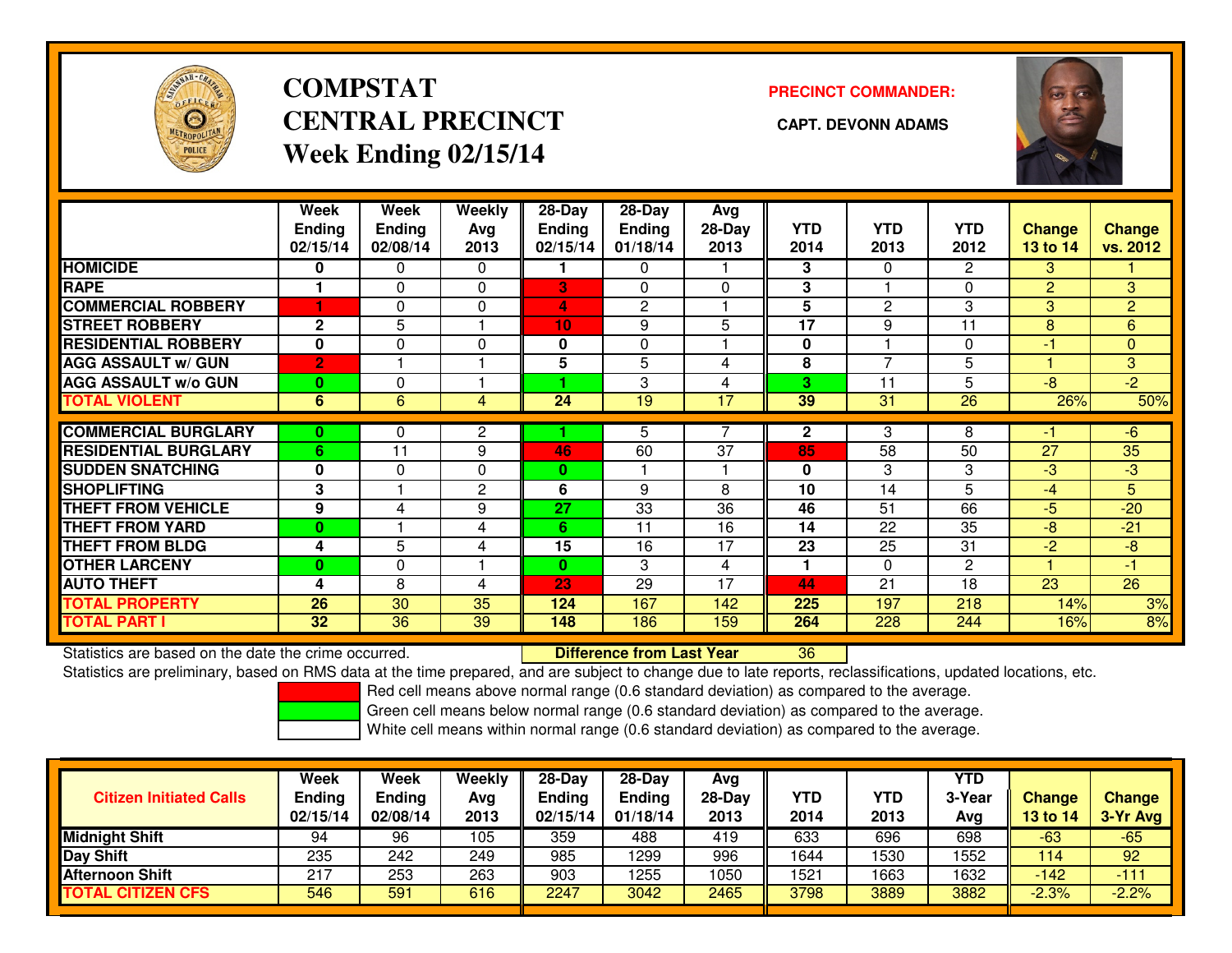

### **COMPSTAT PRECINCT COMMANDER: SOUTHSIDE PRECINCT CAPT. TERRY SHOOPWeek Ending 02/15/14**



|                             | Week<br><b>Ending</b><br>02/15/14 | Week<br><b>Ending</b><br>02/08/14 | Weekly<br>Ava<br>2013 | $28-Day$<br><b>Ending</b><br>02/15/14 | 28-Day<br><b>Ending</b><br>01/18/14 | Avg<br>$28-Day$<br>2013 | <b>YTD</b><br>2014 | <b>YTD</b><br>2013 | <b>YTD</b><br>2012 | <b>Change</b><br><b>13 to 14</b> | Change<br>vs. 2012 |
|-----------------------------|-----------------------------------|-----------------------------------|-----------------------|---------------------------------------|-------------------------------------|-------------------------|--------------------|--------------------|--------------------|----------------------------------|--------------------|
| <b>HOMICIDE</b>             | 0                                 | 0                                 | $\Omega$              | 0                                     | 0                                   | $\Omega$                | 0                  | 2                  | 0                  | $-2$                             | $\overline{0}$     |
| <b>RAPE</b>                 | $\mathbf 0$                       | $\Omega$                          | 0                     | 0                                     | 3                                   |                         |                    |                    |                    | $\Omega$                         | $\mathbf{0}$       |
| <b>COMMERCIAL ROBBERY</b>   | $\overline{2}$                    |                                   | $\Omega$              | 5                                     | 3                                   | $\overline{2}$          | 7                  |                    | 4                  | 6                                | 3                  |
| <b>STREET ROBBERY</b>       | 0                                 |                                   |                       | 4                                     | 4                                   | 3                       | 8                  |                    | 3                  | $\overline{7}$                   | 5                  |
| <b>RESIDENTIAL ROBBERY</b>  | $\bf{0}$                          | $\Omega$                          | $\Omega$              |                                       |                                     |                         | $\overline{2}$     |                    |                    |                                  |                    |
| <b>AGG ASSAULT w/ GUN</b>   | $\mathbf 0$                       | 0                                 | $\Omega$              | 0                                     | 2                                   |                         | 0                  | 3                  | $\overline{c}$     | -3                               | $-2$               |
| <b>AGG ASSAULT w/o GUN</b>  |                                   | $\Omega$                          | $\Omega$              | $\mathbf{2}$                          |                                     | $\overline{2}$          | $\mathbf{2}$       | 8                  |                    | $-6$                             |                    |
| <b>TOTAL VIOLENT</b>        | 3                                 | $\overline{2}$                    | 2                     | 12                                    | 14                                  | 10                      | $\overline{20}$    | 17                 | 12                 | 18%                              | 67%                |
|                             |                                   |                                   |                       |                                       |                                     |                         |                    |                    |                    |                                  |                    |
| <b>COMMERCIAL BURGLARY</b>  | 0                                 |                                   |                       | 5                                     |                                     | 4                       | 6                  | 4                  | 19                 | $\overline{2}$                   | $-13$              |
| <b>RESIDENTIAL BURGLARY</b> | 3                                 | 5                                 | 8                     | 18                                    | 43                                  | 31                      | 38                 | 56                 | 53                 | $-18$                            | $-15$              |
| <b>SUDDEN SNATCHING</b>     | $\mathbf 0$                       | 0                                 | $\Omega$              | $\mathbf{0}$                          |                                     |                         | $\mathbf{0}$       | $\Omega$           | $\overline{c}$     | $\mathbf{0}$                     | $-2$               |
| <b>SHOPLIFTING</b>          | 16                                | 8                                 | 15                    | 50                                    | 71                                  | 58                      | 89                 | $\overline{75}$    | 101                | 14                               | $-12$              |
| <b>THEFT FROM VEHICLE</b>   | $5\phantom{.0}$                   | 9                                 | 7                     | 31                                    | 53                                  | 28                      | 60                 | 80                 | 37                 | $-20$                            | 23                 |
| <b>THEFT FROM YARD</b>      | $\bf{0}$                          | 5                                 | $\overline{c}$        | 8                                     | 8                                   | 8                       | 12                 | 14                 | 38                 | -2                               | $-26$              |
| <b>THEFT FROM BLDG</b>      | 3                                 | 4                                 | 5                     | 13                                    | 17                                  | 19                      | 25                 | 20                 | 33                 | 5                                | $-8$               |
| <b>OTHER LARCENY</b>        | 0                                 |                                   |                       | 4                                     | 2                                   | 4                       | 6                  | 3                  | 4                  | 3                                | $\overline{2}$     |
| <b>AUTO THEFT</b>           |                                   | 4                                 | $\overline{c}$        | 8                                     | 11                                  | 9                       | 13                 | 19                 | 16                 | -6                               | $-3$               |
| <b>TOTAL PROPERTY</b>       | 28                                | 37                                | 40                    | 137                                   | 207                                 | 163                     | 249                | 271                | 303                | $-8%$                            | $-18%$             |
| <b>TOTAL PART I</b>         | 31                                | 39                                | 43                    | 149                                   | 221                                 | 173                     | 269                | 288                | 315                | $-7%$                            | $-15%$             |

Statistics are based on the date the crime occurred. **Difference from Last Year** Statistics are based on the date the crime occurred. **Externee the Lub of Liberty Cast Year 19 July 2016** Statistics are based on the date trime occurred.<br>Statistics are preliminary, based on RMS data at the time prepared,

Red cell means above normal range (0.6 standard deviation) as compared to the average.

Green cell means below normal range (0.6 standard deviation) as compared to the average.

| <b>Citizen Initiated Calls</b> | Week<br><b>Ending</b><br>02/15/14 | <b>Week</b><br>Ending<br>02/08/14 | Weekly<br>Avg<br>2013 | 28-Dav<br>Ending<br>02/15/14 | $28-Dav$<br><b>Ending</b><br>01/18/14 | Avg<br>$28-Day$<br>2013 | <b>YTD</b><br>2014 | YTD<br>2013 | <b>YTD</b><br>3-Year<br>Avg | <b>Change</b><br>13 to 14 | <b>Change</b><br>3-Yr Avg |
|--------------------------------|-----------------------------------|-----------------------------------|-----------------------|------------------------------|---------------------------------------|-------------------------|--------------------|-------------|-----------------------------|---------------------------|---------------------------|
| <b>Midnight Shift</b>          | 68                                | 73                                | 86                    | 282                          | 463                                   | 343                     | 539                | 503         | 537                         | 36                        |                           |
| Day Shift                      | 253                               | 239                               | 238                   | 931                          | 1203                                  | 950                     | 1548               | 1463        | 1552                        | 85                        | -4                        |
| <b>Afternoon Shift</b>         | 263                               | 235                               | 244                   | 929                          | 1239                                  | 976                     | 530                | 1482        | 1525                        | 48                        | 5                         |
| <b>CITIZEN CFS</b><br>ΤΟΤΑL    | 584                               | 547                               | 567                   | 2142                         | 2905                                  | 2269                    | 3617               | 3448        | 3615                        | 4.9%                      | 0.1%                      |